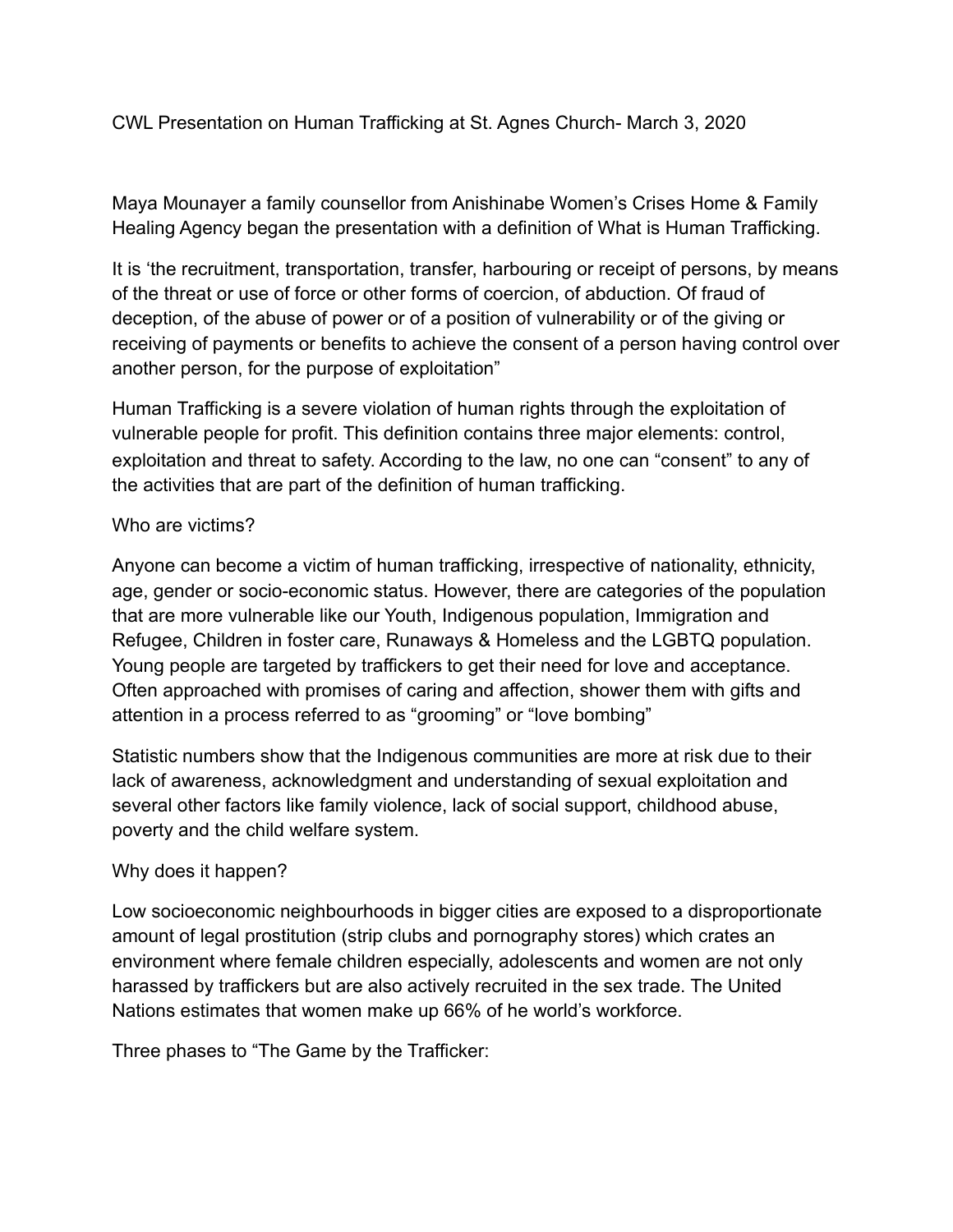1) Recruitment and Luring- this can be done in schools, malls, group homes, bars, social media and movie theaters

2) Isolation- victims are removed from family and friends, feeling of entrapment or put into compromising situations and exploited for control.

3) Control and Exploitation- victims are intimidated, threats to family & friends, psychological, physical and sexual abuse.

Method of control by Traffickers:

Isolation, Denial of necessities, Psychological manipulation and Threats.

How to recognize a trafficked person:

They will have no access to personal identification documents or have fake ones, have no personal possessions or money, not know their address or unfamiliar with the surroundings, have limited or no contact with family or social interaction, distrust authorities, be accompanied by someone else who speaks on their behalf, wear inappropriate clothing for the weather or situation, show signs of poor health & hygiene, the person is repaying a large debt through sex, or the person has been reported missing

Human trafficking and youth:

The average age of a child entering human trafficking is 13 years of age. Trafficked children live a life continuously threatened with violence and physical abuse. 30-46% of juveniles involved in prostitution attempt suicide. They have mortality rates 40 times higher than national average and are also 18 times more likely to be murdered. The Youth are particular vulnerable due to the rise in exposure to social media as this shows mainly only the glamorous side of life and traffickers can lure their victims with these materialistic things and lifestyles.

Goals to help victims and stop Human trafficking:

Educate and Develop a safety plan with and for the youth which contains how to identify an emergency escape plan for various situations. Assessing safe use of technology such as cell phones and internet particular the use of social media. Making a list of contact information for support persons, crises lines, drop in centers and law enforcement. Creating self care plans and safe words.

Support the Thunder Bay Coalition to end Human Trafficking Organization which helps to build partnerships in the community and develop a holistic strategy for the survivors and also focus on prevention and awareness.